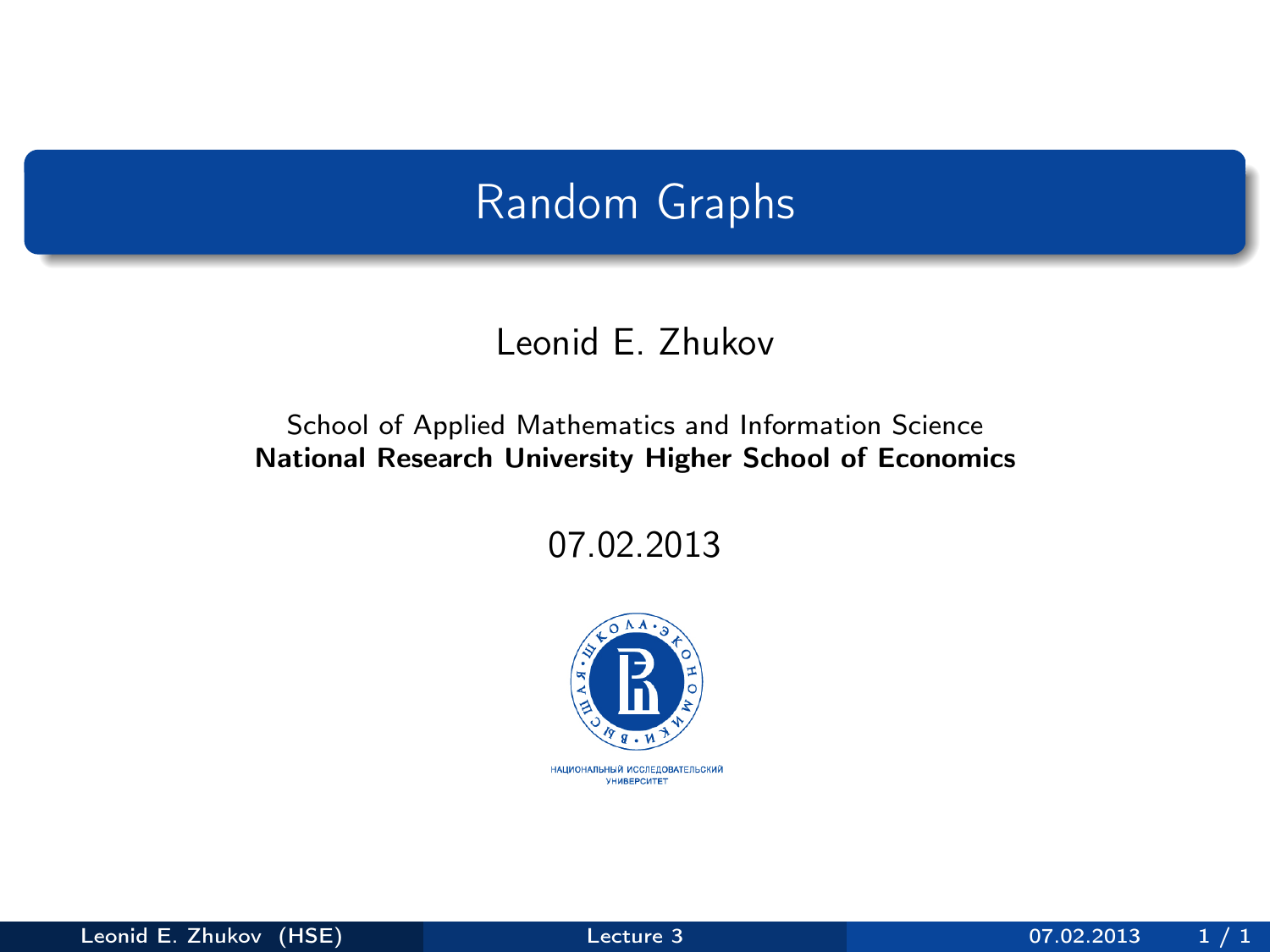## Random Graph models

Graph  $G{E, V}$ , nodes  $n = |V|$ , edges  $m = |E|$ Erdos and Renyi, 1959. Random graph models

- $G_{n,m}$ , a randomly selected graph from the set of  $C_{n(n-1)/2}^m$  graphs with  $n$  nodes and  $m$  edges
- $G_{n,p}$ , each pair from *n* nodes is connected with probability p,  $m$  - random number
- $\bullet$  A graph with m edges have the probability

$$
P(G_{n,p}(m)) = p^m (1-p)^{n(n-1)/2-m}
$$

$$
\langle m \rangle = p \frac{n(n-1)}{2}
$$

$$
\langle k \rangle = \frac{1}{n} \sum_i k_i = \frac{2m}{n} = p (n-1) \approx pn
$$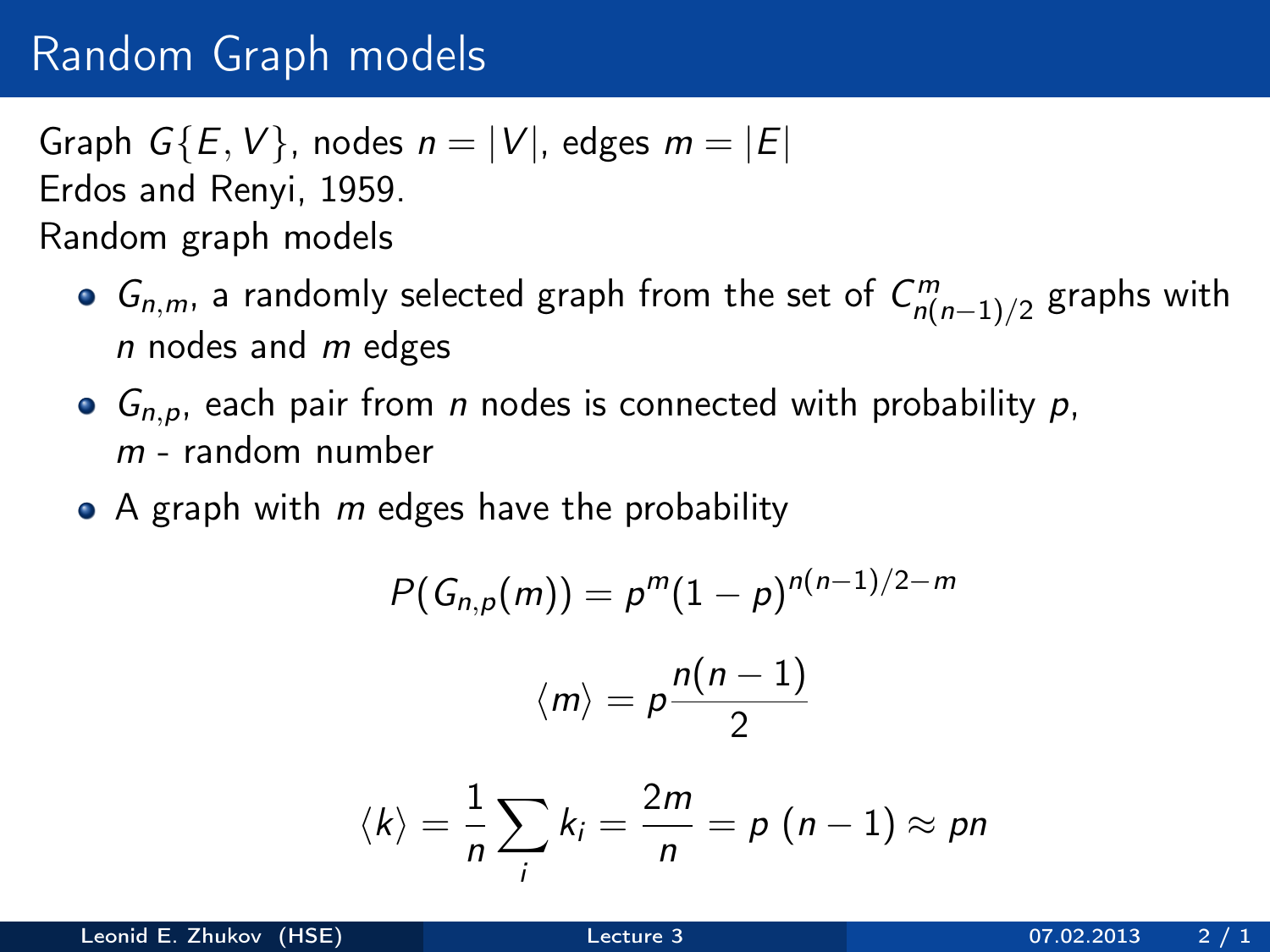**•** Bernoulli distribution

$$
P(k_i = k) = P(k) = C_{n-1}^{k} p^{k} (1-p)^{n-1-k}
$$

• Poisson distribution

$$
P(k) = \frac{\langle k \rangle^k e^{-\langle k \rangle}}{k!} = \frac{z^k e^{-z}}{k!}
$$

n the limit  $n \to \infty$  at fixed  $\langle k \rangle = pn = z$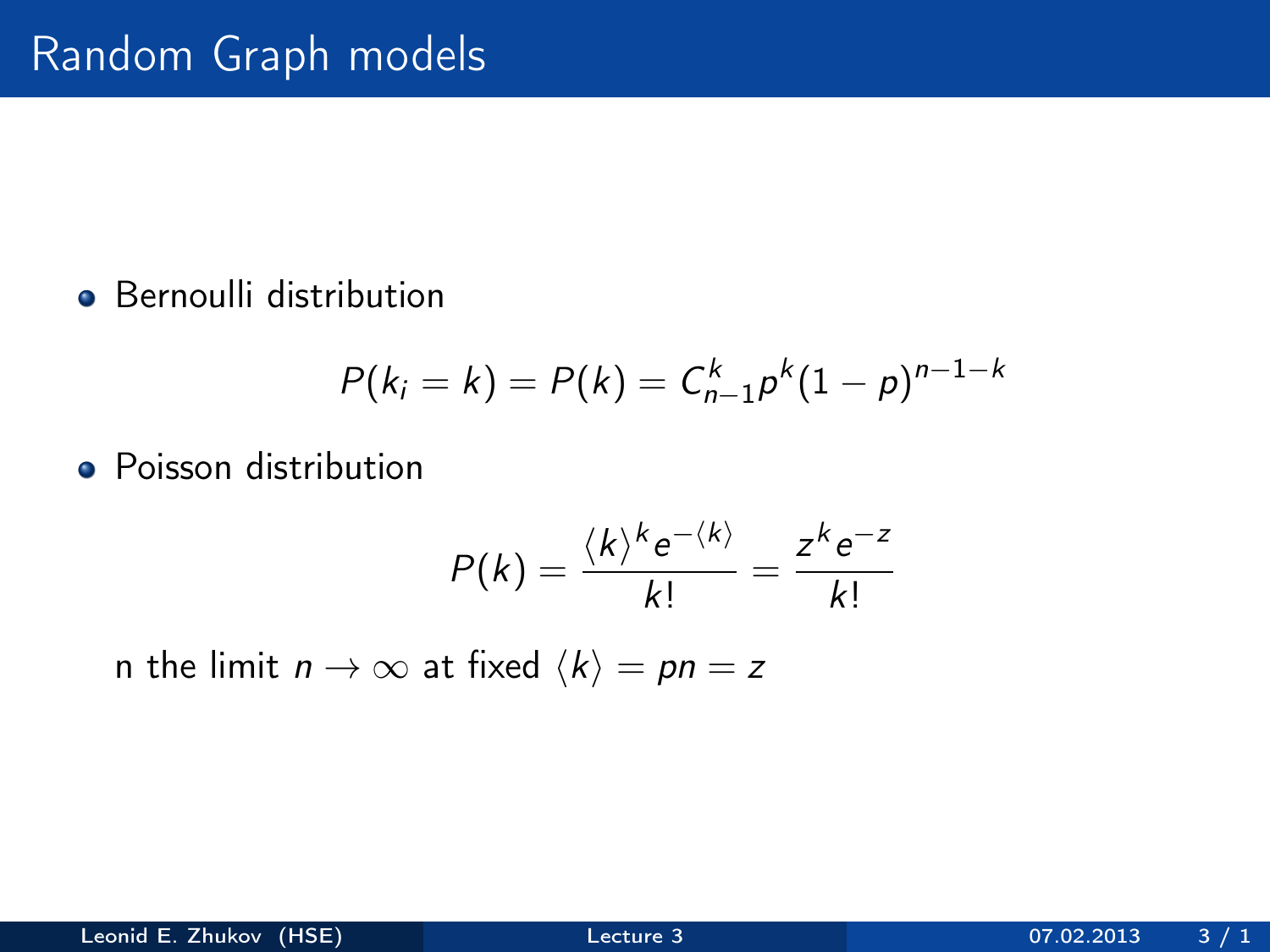Consider  $G_{n,p}$  as a function of p

- $p = 0$ , empty graph
- $p = 1$ , complete (full) graph
- There are exist critical  $p_c$ , structural changes from  $p < p_c$  to  $p > p_c$
- Gigantic connected component appears at  $p > p_c$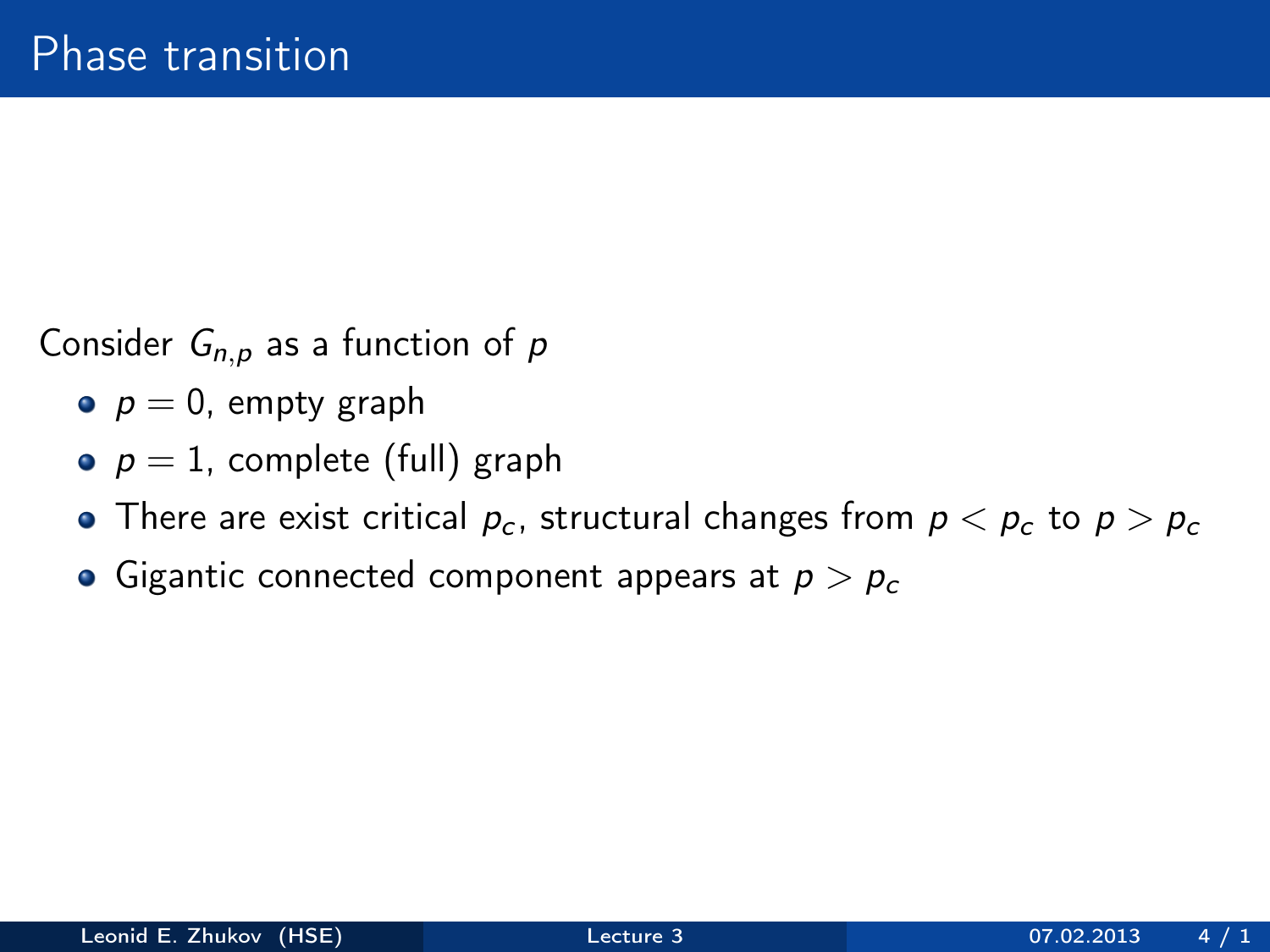Let  $u$  – fraction of nodes that do not belong to GCC. The probability that a node does not belong to GCC

$$
u = P(k = 1) \cdot u + P(k = 2) \cdot u^{2} + P(k = 3) \cdot u^{3} \dots =
$$
\n
$$
= \sum_{k=0}^{\infty} P(k)u^{k} = \sum_{k=0}^{\infty} \frac{z^{k}e^{-z}}{k!}u^{k} = e^{-z}e^{zu} = e^{z(u-1)}
$$
\n
$$
s = 1 - u
$$
\n
$$
1 - s = e^{-zs}
$$
\n
$$
s = 1 - u
$$

when  $z \rightarrow 0$ ,  $s \rightarrow 0$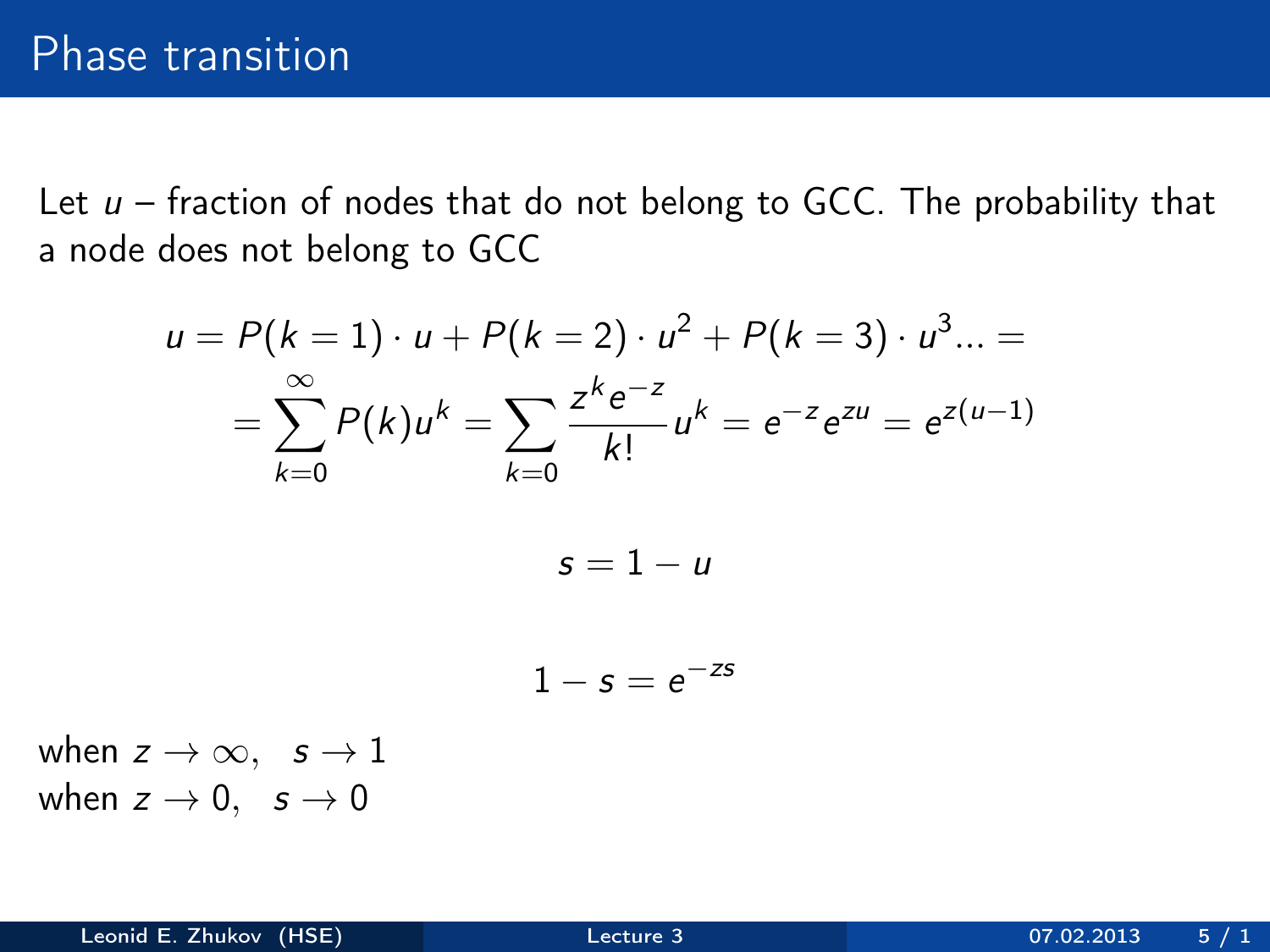Let s -fraction of nodes belonging to GCC

$$
1-s=e^{-zs}
$$

non-zero solution appears when

$$
1=ze^{-zs}
$$

critical value

$$
z = 1, \quad z = p_c n,
$$
  

$$
\langle k \rangle = p_c n = 1, \quad p_c = \frac{1}{n}
$$

on average a node has more than one neighbour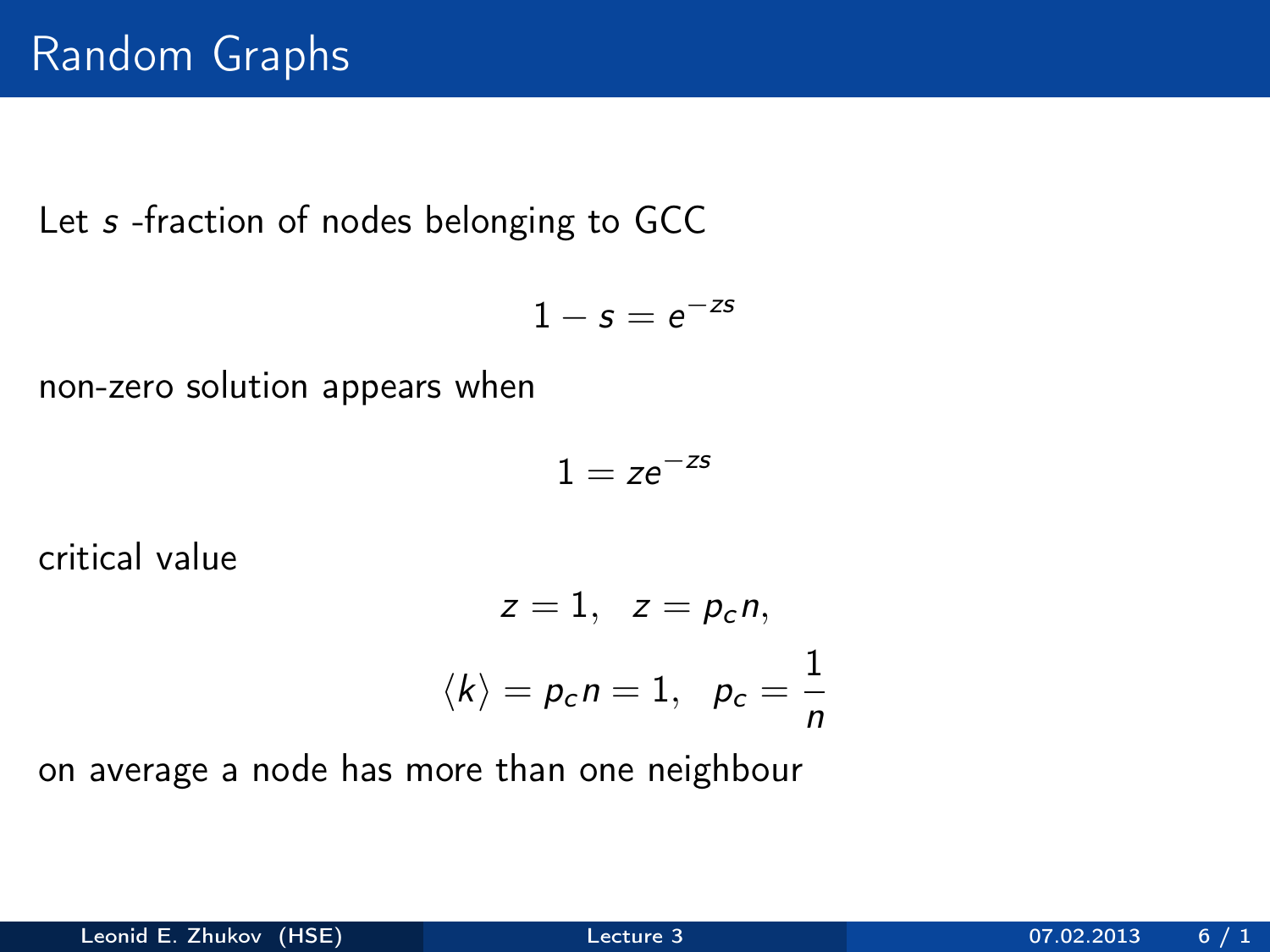for  $n \to \infty$ 

- when  $p < p_c = 1/n$ ,  $(\langle k \rangle < 1)$  there is no components with more than  $O(\ln n)$  nodes, all components are either trees or have maximum one cycle, largest component is a tree
- when  $\rho=\rho_c=1/n,$   $(\langle k\rangle=1)$  the largest component has  $O(n^{2/3})$ nodes
- when  $p > p_c = 1/n$ ,  $(\langle k \rangle > 1)$  gigantic component has all  $O(n)$  nodes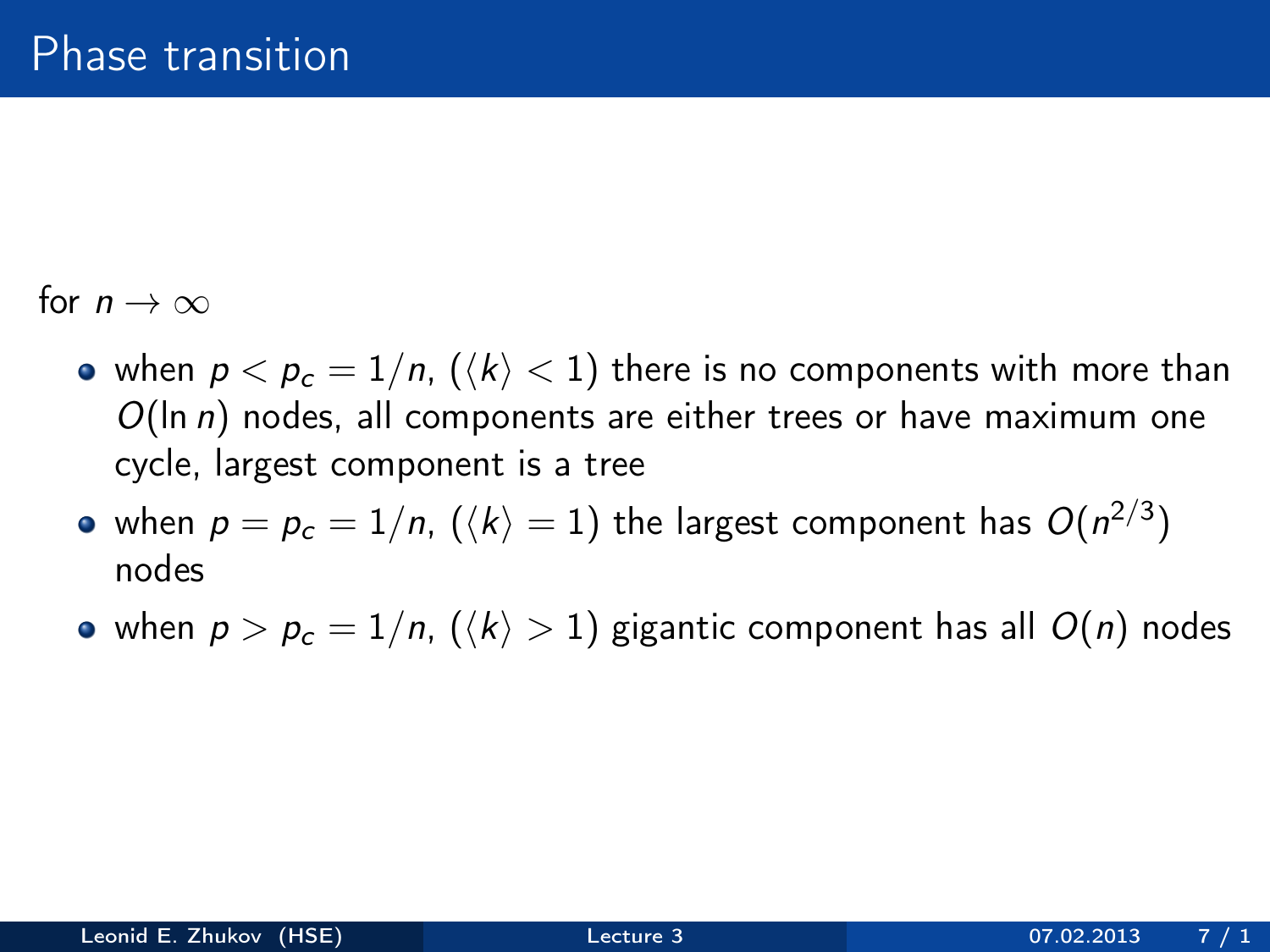# Phase transition



 $p < p_c$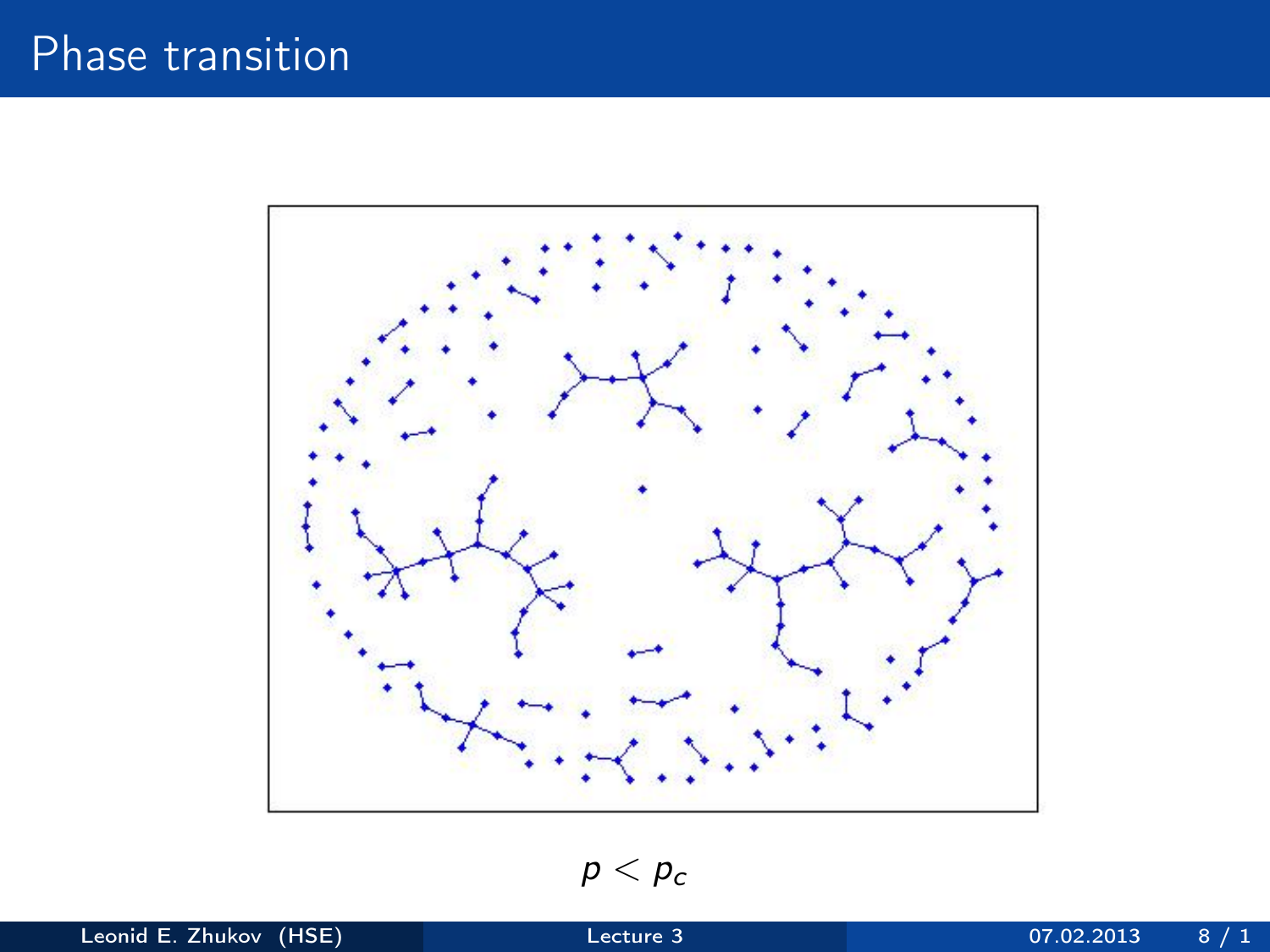

 $p = p_c$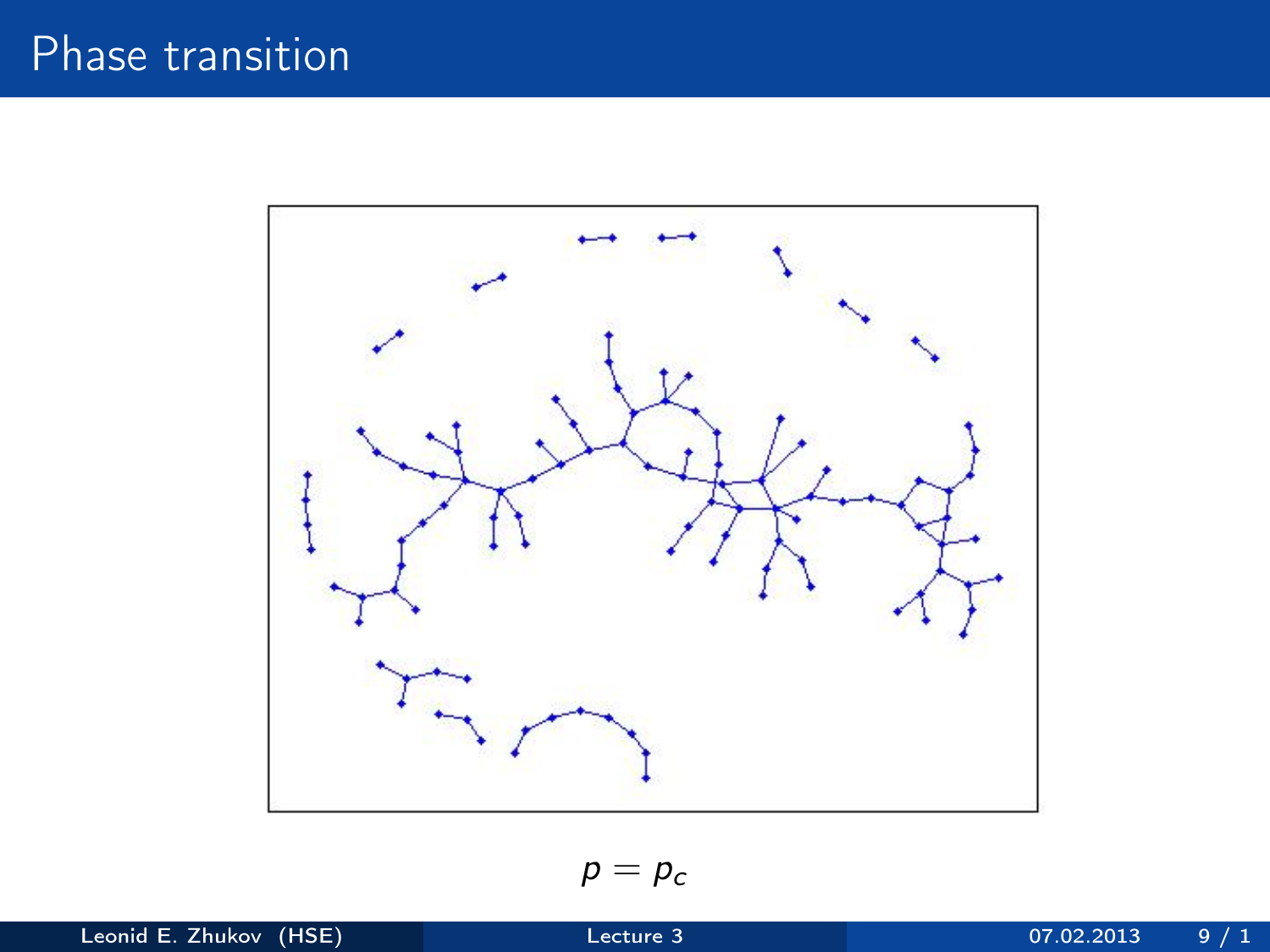

 $p > p_c$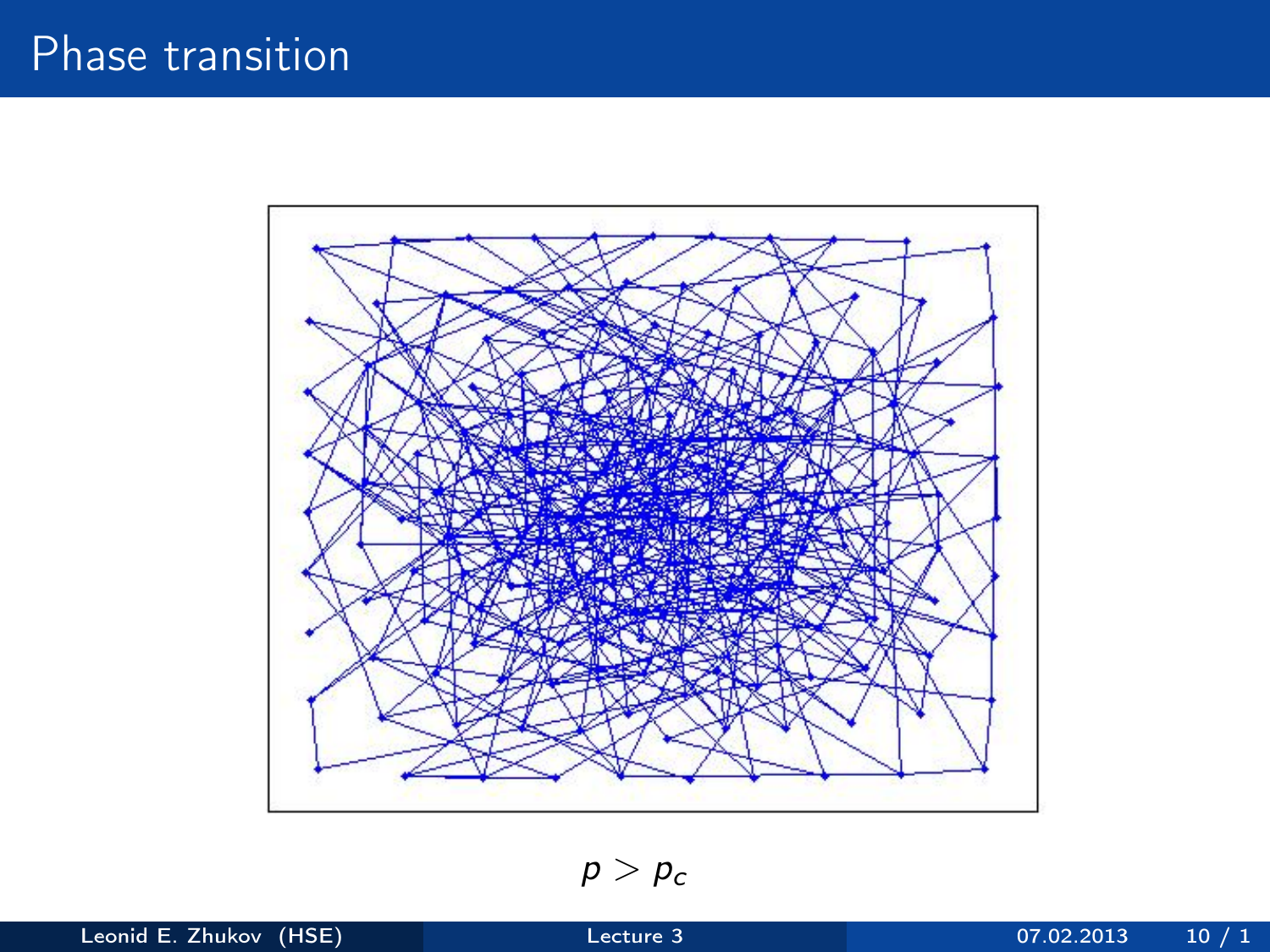Graph diameter when  $p>p_{c}\,\,\langle k\rangle ^{d}=n$ 

$$
d = \frac{\ln n}{\ln \langle k \rangle} = \frac{\ln n}{\ln pn}
$$

**•** Clustering coefficient

$$
C(k) = \frac{\text{\#of links between NN}}{\text{\#max number of links NN}} = \frac{pk(k-1)/2}{k(k-1)/2} = p
$$

$$
C = p = \frac{\langle k \rangle}{n}
$$

when  $n \to \infty$ ,  $C \to 0$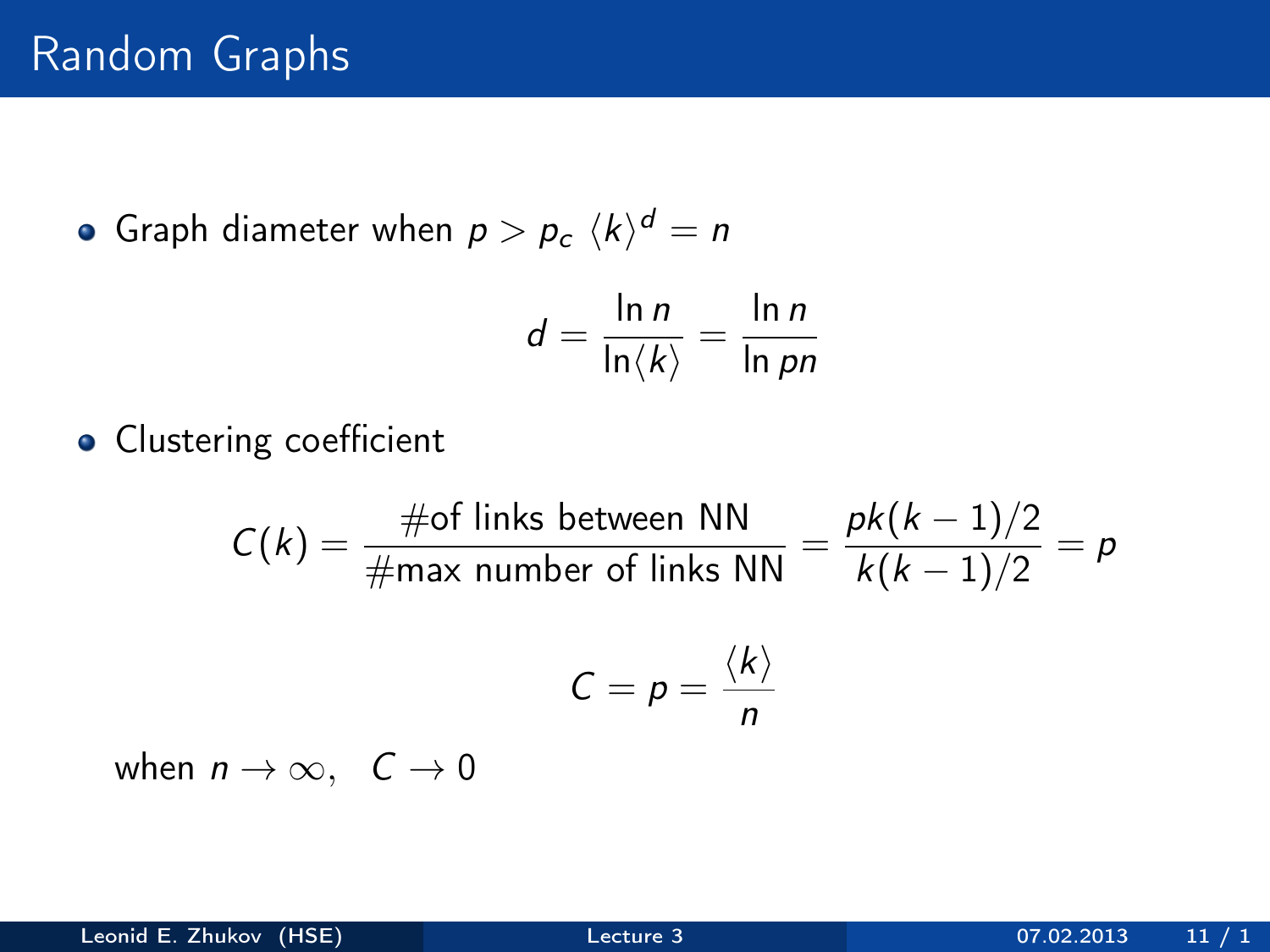Select a sequence of nodes with degreees  $D = \{k_1, k_2, k_3..k_n\}: \sum_i k_i = 2m$  to follow given distribution  $P(k)$ . For example: 1 1 1 1 1 2 2 2 3 3 3...

$$
P(k)=\frac{\#(k_i=k)}{2m}
$$

Randomly select two nodes from the sequence and form an edge between them